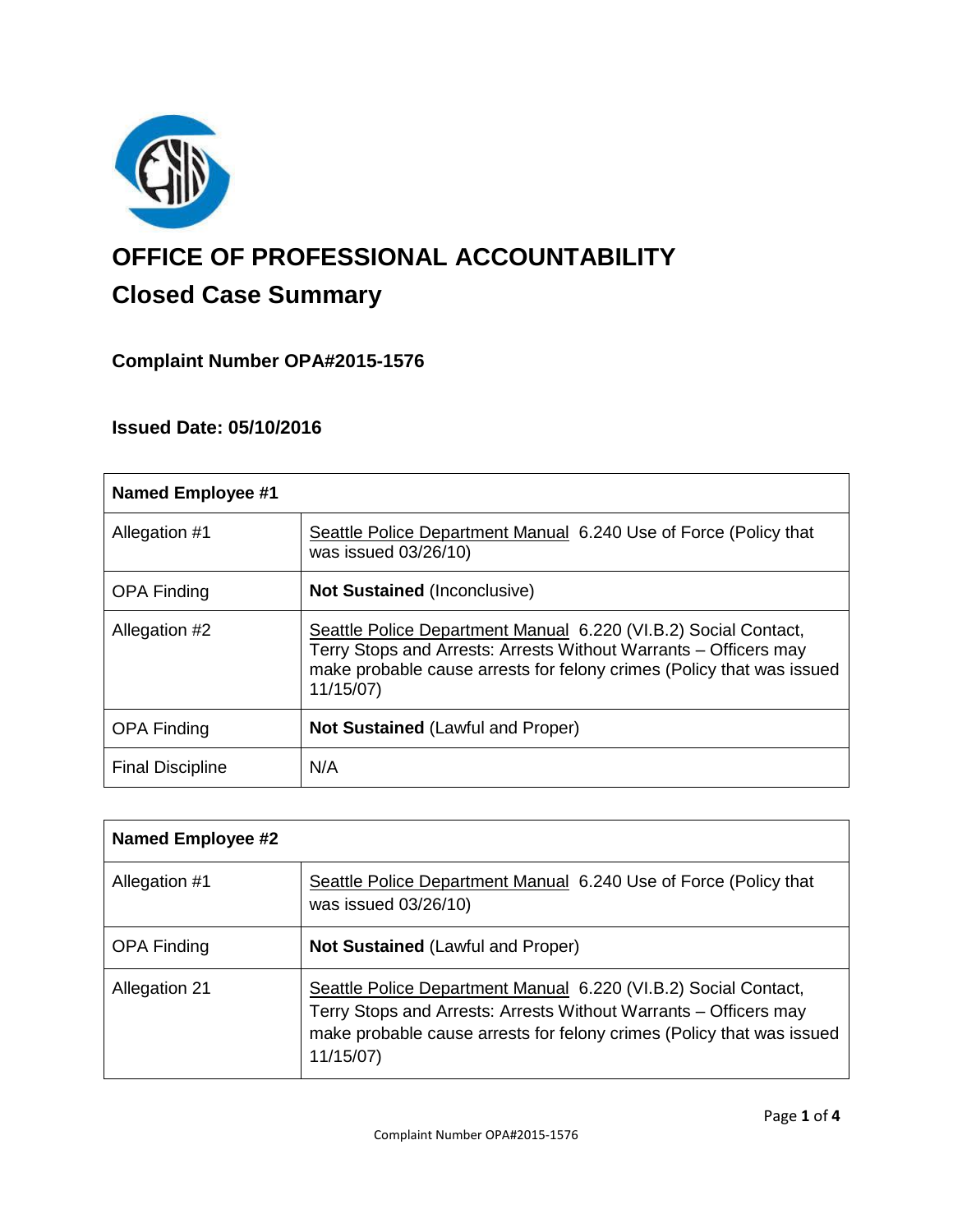| OPA Finding             | <b>Not Sustained (Unfounded)</b> |
|-------------------------|----------------------------------|
| <b>Final Discipline</b> | N/A                              |

| Named Employee #3       |                                                                                                                                                                                                                          |
|-------------------------|--------------------------------------------------------------------------------------------------------------------------------------------------------------------------------------------------------------------------|
| Allegation #1           | Seattle Police Department Manual 6.240 Use of Force (Policy that<br>was issued 03/26/10)                                                                                                                                 |
| <b>OPA Finding</b>      | <b>Not Sustained (Unfounded)</b>                                                                                                                                                                                         |
| Allegation #2           | Seattle Police Department Manual 6.220 (VI.B.2) Social Contact,<br>Terry Stops and Arrests: Arrests Without Warrants – Officers may<br>make probable cause arrests for felony crimes (Policy that was issued<br>11/15/07 |
| <b>OPA Finding</b>      | <b>Not Sustained (Unfounded)</b>                                                                                                                                                                                         |
| <b>Final Discipline</b> | N/A                                                                                                                                                                                                                      |

#### **INCIDENT SYNOPSIS**

The Named Employees were working off-duty at a sporting event in 2012. They were attempting to arrest an intoxicated male subject at the event when a female subject objected to the arrest.

## **COMPLAINT**

The complainant, a supervisor within the Department, alleged that the Named Employees used excessive force and lacked probable cause related to an arrest made in 2012.

#### **INVESTIGATION**

The OPA investigation included the following actions:

- 1. Review of the complaint
- 2. Search for and review of all relevant records and other evidence
- 3. Review of private video
- 4. Interview of witnesses
- 5. Interviews of SPD employees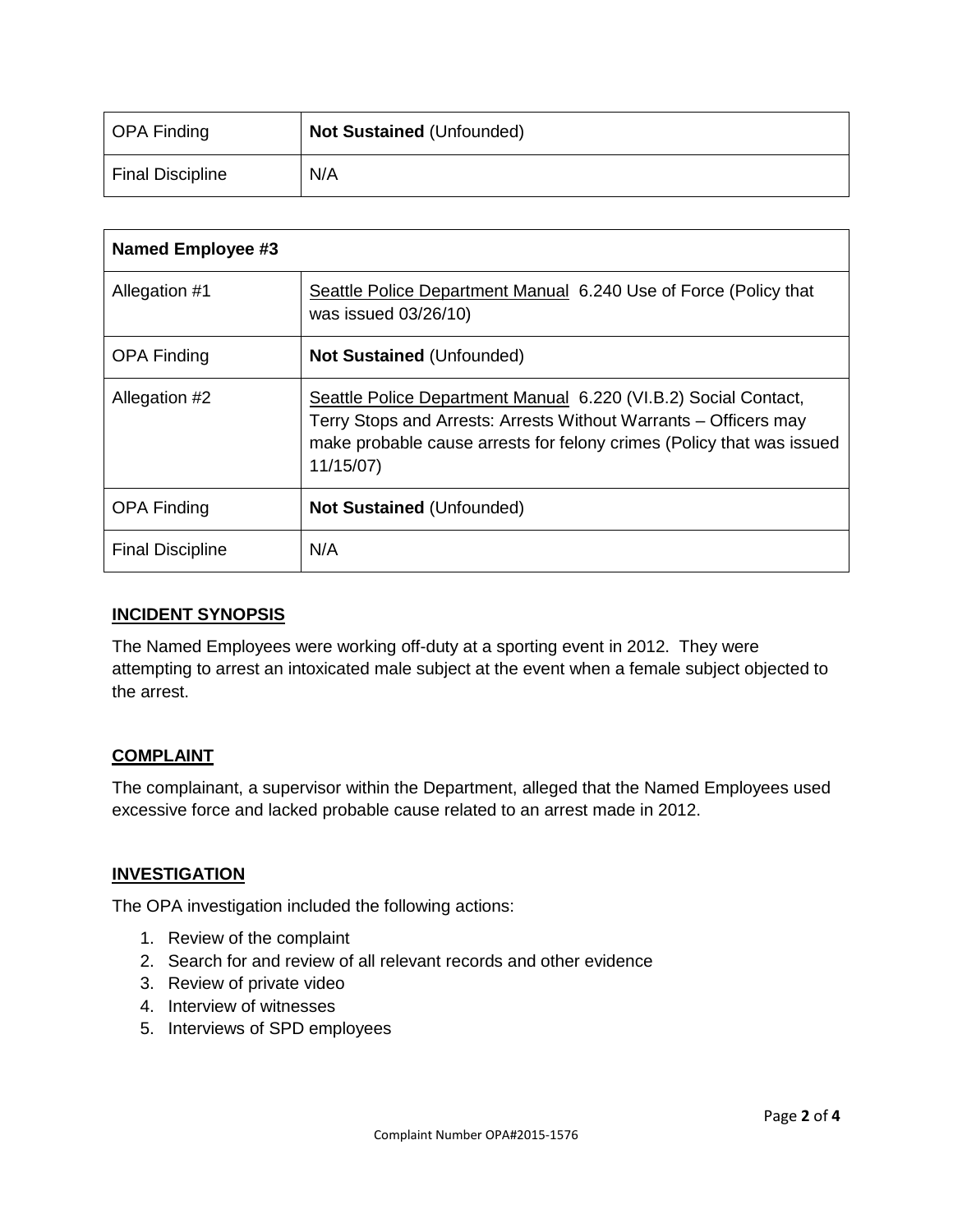## **ANALYSIS AND CONCLUSION**

The complaint was initiated after a lawsuit was filed against the Named Employees for excessive force and unlawful arrest from an incident that occurred in 2012. Named Employee #1 used *de minimis* force to keep the female subject a safe distance away from the arrest of her male companion, a legitimate law enforcement purpose. Once the female subject struck Named Employee #1, he then used trained tactics to take her to the ground and place her under arrest for potentially felonious assault on an officer. Named Employee #2 used *de minimis* force assisting with the arrest of the female subject and her male companion. The security video and testimony of witness officers and civilian witnesses are consistent with Named Employee #1's written use-of-force statement that he safely took the female subject to the ground without injury and did not repeatedly bang her head onto the floor as she had alleged. The female subject also alleged Named Employee #1 intentionally and without necessity or law enforcement purpose threw her to the ground as she was being taken to the holding cell in the precinct. There is no evidence to support this allegation. Given the dishonesty of the female subject's claim that Named Employee #1 repeatedly banged her head onto the floor when she was arrested, the OPA Director found her statement in this instance to lack credibility. At the same time, Named Employee #1 was terminated from his SPD employment for, among other things, being untruthful, the OPA Director found the statements of Named Employee #1 to be of questionable credibility. Given the absence of any other witnesses or video evidence to this second use of force near the holding cell, there was not a preponderance of evidence to either prove or disprove the female subject's allegation of excessive force. Named Employee #3 does not recall his involvement in the incident and there is insufficient evidence to prove he used any force, other than an escort hold, on either the female subject or her male companion.

## **FINDINGS**

#### **Named Employee #1**

#### Allegation #1

The preponderance of evidence could neither prove nor disprove Named Employee #1 used excessive force as alleged by the female subject. Therefore a finding of **Not Sustained** (Inconclusive) was issued for *Use of Force (Policy that was issued 03/26/10)*.

## Allegation #2

The weight of the evidence showed that Named Employee #1 had probable cause to arrest the female subject for felony assault after she struck him. Therefore a finding of **Not Sustained** (Lawful and Proper) was issued for *Social Contact, Terry Stops and Arrests: Arrests Without Warrants – Officers may make probable cause arrests for felony crimes (Policy that was issued 11/15/07)*.